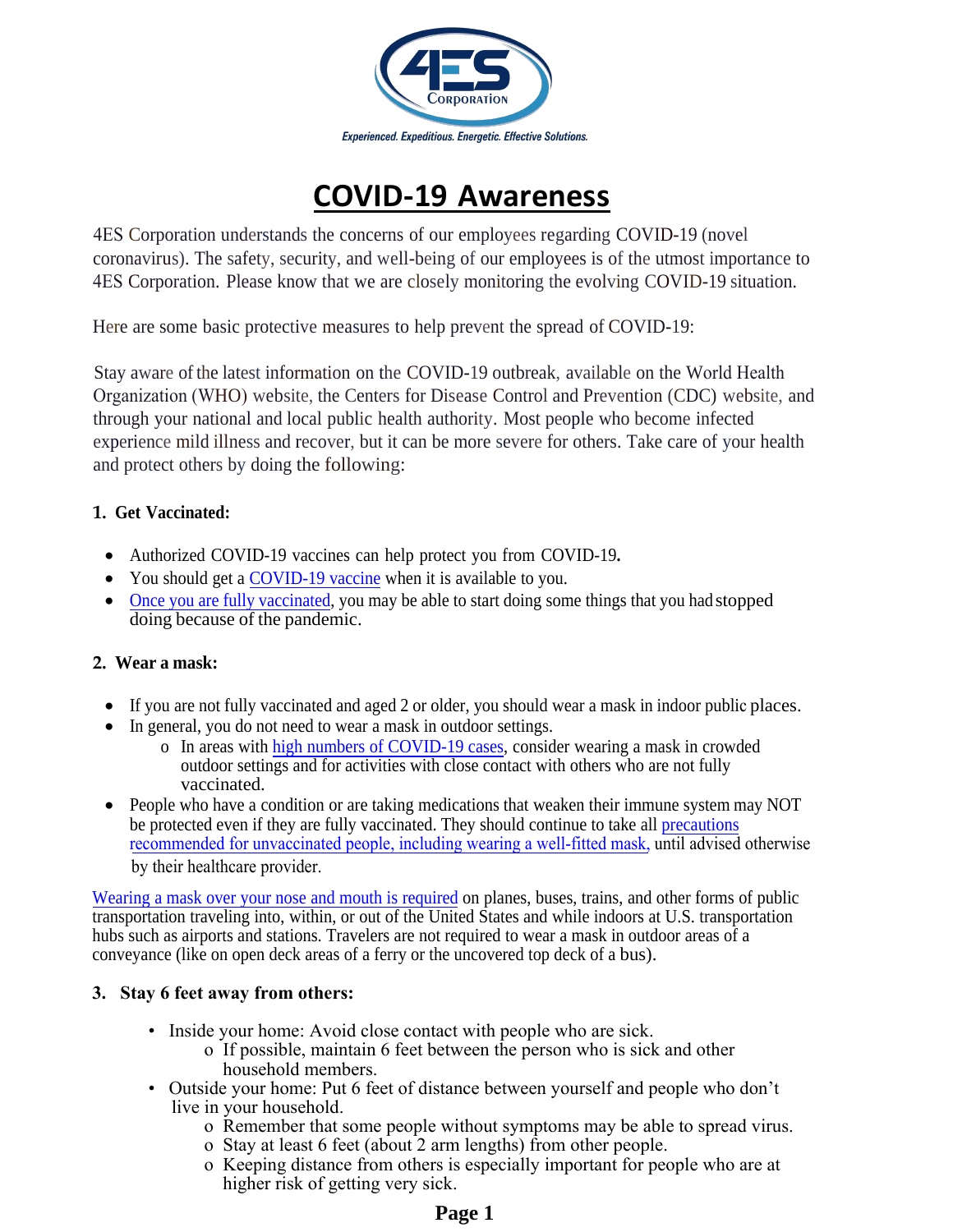

#### **4. Avoid crowds and poorly ventilated spaces:**

- Being in crowds like in restaurants, bars, fitness centers, or movie theaters puts you at higher risk for COVID-19.
- Avoid indoor spaces that do not offer fresh air from the outdoors as much as possible.
- If indoors, bring in fresh air by opening windows and doors, if possible.

#### **5. Wash your [hands](https://www.cdc.gov/coronavirus/2019-ncov/prevent-getting-sick/prevention.html#stay6ft%20) often:**

- Wash [your hands often with](https://www.cdc.gov/coronavirus/2019-ncov/need-extra-precautions/people-at-increased-risk.html) soap and water for at least 20 seconds especially after [you have been in](https://www.cdc.gov/coronavirus/2019-ncov/need-extra-precautions/people-at-increased-risk.html) a public place, or after blowing your nose, coughing, or sneezing.
	- o Before eating or preparing food
	- o Before touching your face
	- o After using the restroom
	- o After leaving a public place
	- o After blowing your nose, coughing , or sneezing
	- o After handling your mask
	- o After changing a diaper
	- o After caring for someone sick
	- o After touching animals or pets
- If soap and water are not readily available, use a hand sanitizer that contains at least 60% alcohol. Cover all surfaces of your hands and rub them together until they feel dry.
- Avoid touching your eyes, nose, and mouth with unwashed hands.

#### **6. Cover coughs and sneezes:**

- If you are wearing a mask: You can cough or sneeze into your mask. Put on a new, clean mask as soon as possible and wash your hands.
- If you are not wearing a mask:
	- o Always cover your mouth and nose with a tissue when you cough or sneeze, or use the inside of your elbow and do not spit.
	- o Throw used tissues in the trash. Immediately wash your hands with soap and water for at least 20 seconds. If soap and water are not readily available, clean your hands with a hand sanitizer that contains at least 60% alcohol.
- Immediately wash your hands with soap and water for at least 20 seconds. If soap and water are not readily available, clean your hands with a hand sanitizer that contains at least 60% alcohol.

# **7. Clean and Disinfect:**

- Clean high touch surfaces daily. This includes tables, doorknobs, light switches, countertops, handles, desks, phones, keyboards, toilets, faucets, and sinks.
- If someone is sick or has tested positive for COVID-19, disinfect frequently touched surfaces. Use a household disinfectant product from EPA's List N: Disinfectants for Coronavirus (COVID-19) according to manufacturer's labeled directions.
	- o If surfaces are dirty, clean them using detergent or soap and water prior to disinfection.